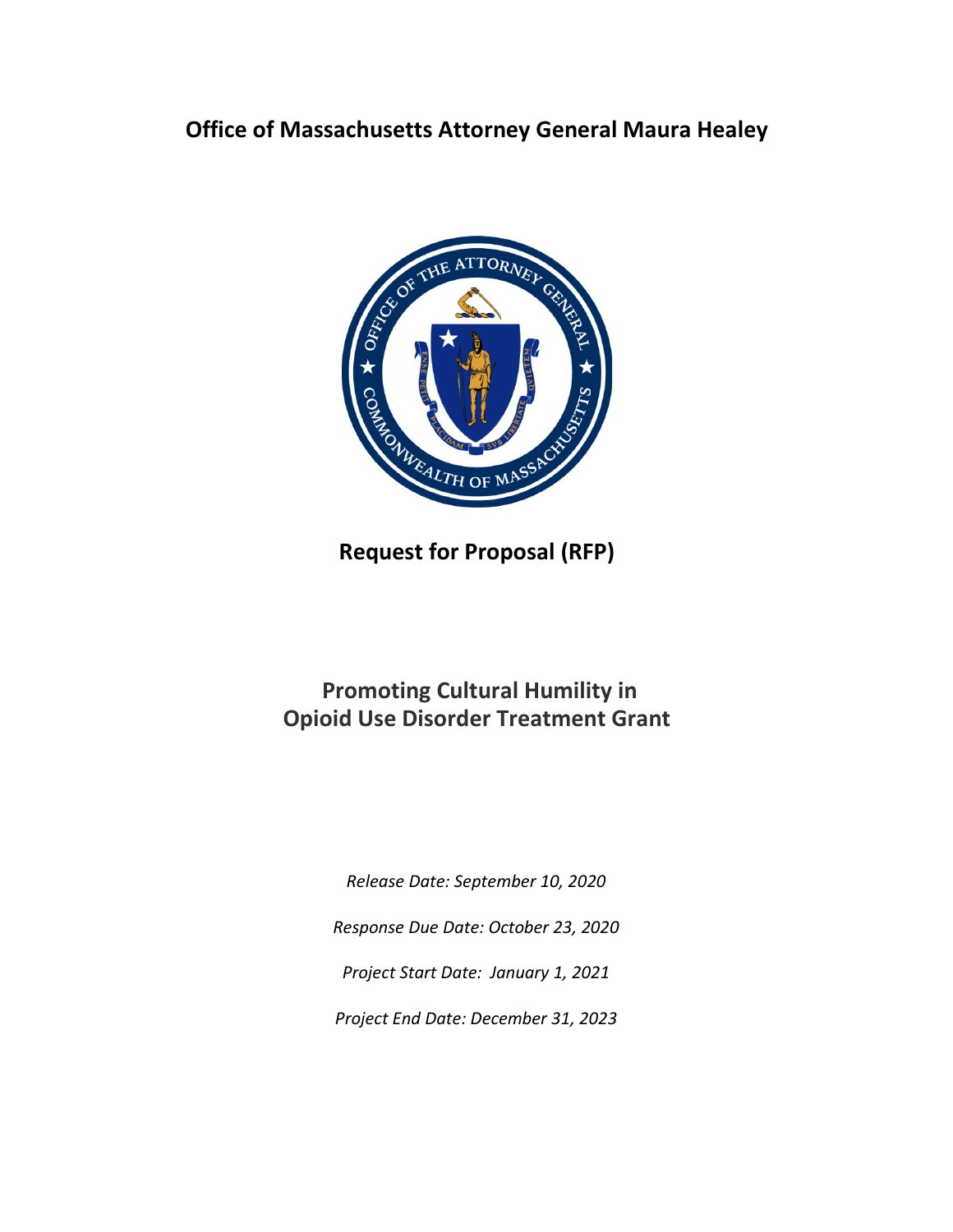# Grantor: Office of Massachusetts Attorney General Maura Healey Address: One Ashburton Place, Boston, MA 02108 Email: [AGOgrants@mass.gov](mailto:AGOgrants@mass.gov) Phone: (617) 963-2150

The Massachusetts Attorney General's Office (AGO) is pleased to offer a funding opportunity to strengthen cultural humility<sup>[1](#page-1-0)</sup> and culturally and linguistically appropriate services (CLAS)<sup>[2](#page-1-1)</sup> in opioid use disorder (OUD) treatment to better serve racially, ethnically, and socioeconomically diverse communities. The Promoting Cultural Humility in Opioid Use Disorder Treatment Grant will fund innovative solutions to improve the ability of OUD treatment providers to address the complex and specific needs of their patients.

The grant will be funded with up to \$1.5 million from a recent [settlement](https://www.mass.gov/news/ag-healey-secures-11-million-settlement-with-andover-mail-order-pharmacy-for-illegal) that resolved allegations that a Massachusetts mail order pharmacy failed to implement adequate safeguards against unlawful and dangerous dispensing of controlled substances, resulting in the shipment of thousands of potentially illegitimate prescriptions across the country.

#### **Background**

Systemic issues including health care provider biases, limited public health research, and inadequate news coverage have mischaracterized the opioid epidemic as chiefly impacting white suburban and rural communities. Studies show that many white people, include medical students and residents, harbor harmfully false beliefs about biological differences between black people and white people, and that doctors are less likely to prescribe opioids to Black and Latinx patients seeking pain management compared to white patients.<sup>[3](#page-1-2)</sup> However, communities of color<sup>[4](#page-1-3)</sup> are increasingly affected by OUD. The evidence also shows that doctors undertreat

See also "HHS Plan to Reduce Racial and Ethnic Health Disparities." U.S. Department of Health and Human Services. 2011. https://minorityhealth.hhs.gov/npa/files/Plans/HHS/HHS\_Plan\_complete.pdf.

<span id="page-1-0"></span> $1$  Cultural humility is grounded in the principle that patients are the experts when it comes to their own bodies and healthy living. A health care provider can practice cultural humility by centering and being guided by their patients' knowledge of their own health; being willing to ask and be asked questions in order to bridge gaps in cultural perspectives; and by providing care directly in the diverse communities where their patients live. See Melanie Tervalon and Jann Murray-Garcia. "Cultural Humility versus Cultural Competence: A Critical Distinction in Defining Physician Training Outcomes in Multicultural Education." *Journal of Health Care for the Poor and Underserved* 9, 2. May 1998. Accessed September 1, 2020. https://melanietervalon.com/wp-

content/uploads/2013/08/CulturalHumility\_Tervalon-and-Murray-Garcia-Article.pdf.

<span id="page-1-1"></span><sup>&</sup>lt;sup>2</sup> "National CLAS Standards." U.S. Department of Health and Human Services Office of Minority Health. Accessed April 13, 2020. https://thinkculturalhealth.hhs.gov/clas.

<span id="page-1-2"></span><sup>&</sup>lt;sup>3</sup> Kelly M. Hoffman et al. "Racial Bias in Pain Assessment and Treatment Recommendations, and False Beliefs about Biological Differences Between Blacks and Whites." *Proceedings of the National Academy of Sciences of the United States of America* vol. 113,16 (2016): 4296-301. doi:10.1073/pnas.1516047113.

J.M. Mossey. "Defining Racial and Ethnic Disparities in Pain Management." *Clinical Orthopaedics and Related Research* 469, 1859–1870 (2011). https://doi.org/10.1007/s11999-011-1770-9.

<span id="page-1-3"></span><sup>4</sup> We define communities of color to include Black, Hispanic, Asian American and Pacific Islander (AAPI), Indigenous and other non-white communities.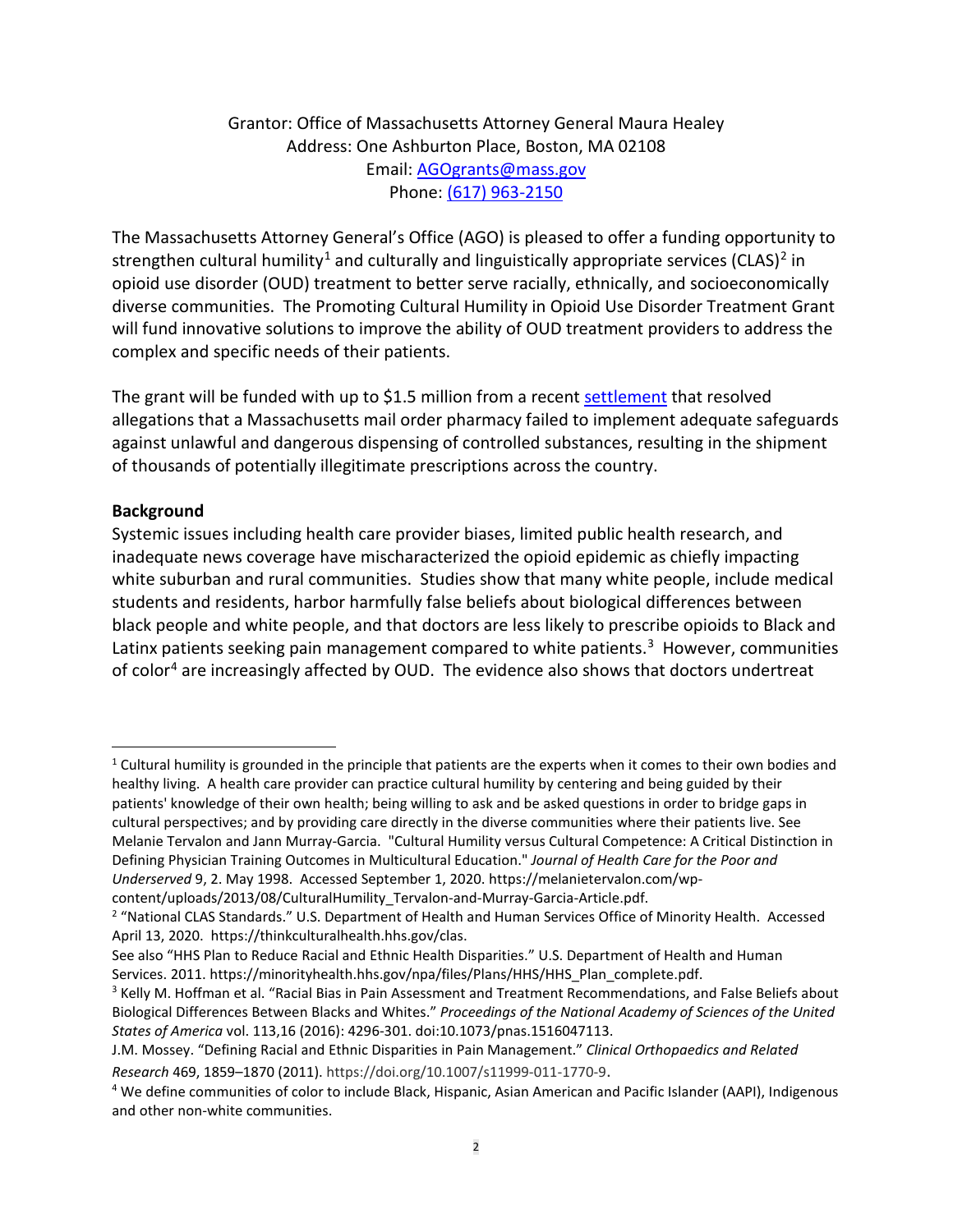patients with OUD, including under-prescribing addiction recovery drugs to Black patients.<sup>[5](#page-2-0)</sup> According to data from the Massachusetts Department of Public Health (DPH), opioid-related overdose deaths increased for Hispanic and Black non-Hispanic communities between 2018 and 2019, while they decreased for white and other racial and ethnic groups. $6$  The coronavirus pandemic has further exacerbated health disparities that adversely impact communities of color.[7](#page-2-2) The pandemic has also placed those in recovery from OUD more in need for treatment than ever.

Nationally, between 2015 and 2017, opioid-related overdose deaths increased for minorities including Black and Hispanic populations across the country. The largest such increase of opioid-related deaths was a 100% increase for Black populations.<sup>[8](#page-2-3)</sup> Because of treatment inequities and devastatingly high mortality rates among communities of color, recovery is not "one size fits all."

Through this grant, the AGO will invest in OUD treatment programs committed to cultural humility and/or CLAS standards and which serve racially, ethnically, and socioeconomically diverse communities. Some examples of eligible services are peer recovery coaching, abstinence, substance use counselling, and include but are not limited to medication-assisted treatment (MAT). The grant program will prioritize applications from treatment programs that demonstrate an understanding of providers' biases and the barriers to care for diverse patients.

The AGO specifically seeks innovative solutions to the problem of disparities in health outcomes for underserved communities experiencing OUD. This grant may be used to create new programming or expand current programming related to CLAS for OUD treatment. By encouraging providers to invest in a range of treatment practices that center diverse patient needs, this grant seeks to remove traditional barriers to treatment which disproportionately harm communities of color.

<span id="page-2-0"></span><sup>&</sup>lt;sup>5</sup>Martha Bebinger. "Opioid Addiction Drug Going Mostly To Whites, Even As Black Death Rate Rises." WBUR. May 8, 2019. https://www.wbur.org/npr/721447601/addiction-medicine-mostly-prescribed-to-whites-even-as-opioiddeaths-rose-in-bla.

<span id="page-2-1"></span><sup>6</sup> "Opioid-Related Overdose Deaths, All Intents, MA Residents – Demographic Data Highlights." Massachusetts Department of Public Health. June 2020. https://www.mass.gov/doc/opioid-relatedoverdose-deaths-demographics-june-2020/download.

 <sup>&</sup>quot;Opioid-Related Overdose Deaths, All Intents, MA Residents – Demographic Data Highlights." Massachusetts Department of Public Health. February 2019. https://www.mass.gov/doc/opioid-related-overdose-deathsdemographics-february-2019/download.

<span id="page-2-2"></span><sup>7</sup> Massachusetts General Hospital Emergency Services residents Dr. Jossie Carreras Tartak and Dr. Hazar Khidir write, "At Massachusetts General Hospital, where we practice, an estimated 35% to 40% of patients admitted to the hospital with the coronavirus are Latino — that's a 400% increase over the percentage of patients admitted before the outbreak who were Latino." Jossie Carreras Tartak and Hazar Khidir. "Opinion: U.S. Must Avoid Building Racial Bias Into COVID-19 Emergency Guidance." WBUR. April 21, 2020.

https://www.wbur.org/npr/838763690/opinion-u-s-must-avoid-building-racial-bias-into-covid-19-emergencyguidance.

<span id="page-2-3"></span><sup>8</sup> KM Lippold, CM Jones, EO Olsen, BP Giroir. "Racial/Ethnic and Age Group Differences in Opioid and Synthetic Opioid–Involved Overdose Deaths Among Adults Aged ≥18 Years in Metropolitan Areas — United States, 2015– 2017." *MMWR Morb Mortal Wkly Rep* 2019;68:967–973. DOI: http://dx.doi.org/10.15585/mmwr.mm6843a3.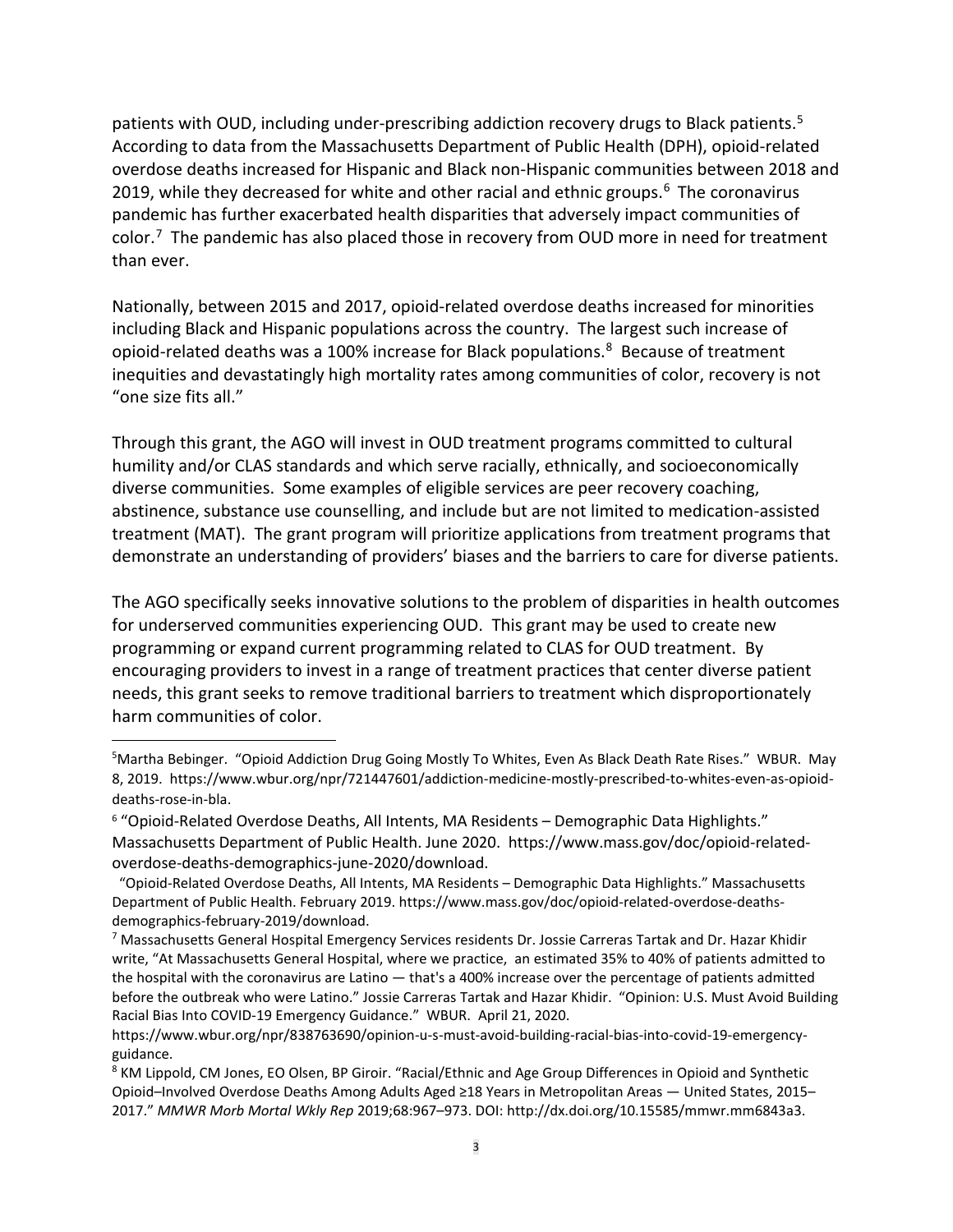# **Eligibility**

The following entities are invited to apply:

- Municipalities;
- Nonprofit organizations within Massachusetts; and
- Quasi-public entities.

Preference will be given to applicants that work with underserved communities and have experience with cultural humility frameworks and/or CLAS standards.

Nonprofit organizations must be in full compliance with all annual reporting requirements of both the AGO and the Internal Revenue Service, as applicable, in order to be eligible for funding.

# **Funding, Duration, and Anticipated Timeline**

Grant awards will be issued in varying amounts up to \$100,000. Indirect rates are allowed; however, we encourage applicants to be cost effective. Applicant budgets may or may not be funded in their entirety. All funding decisions will be at the discretion of the AGO.

Grant funds will be awarded with an anticipated start date of January 1, 2021. The maximum grant period will be 2 years. The AGO will not allow program extensions except for good cause shown.

# **Cash flow and Disbursement of Grant Funds**

Grant disbursement is expected to be sent to the selected organization by Electronic Funds Transfer, provided that all necessary contract and periodic reporting documents are received by the established deadline. The first disbursement will be sent at the start of the grant program.

# **Submission instructions**

- Proposals must be delivered electronically through the AGO's online grant application process by 7:00 p.m. on October 23, 2020.
- Interested applicants may access the application here: [https://www.mass.gov/grant](https://www.mass.gov/grant-opportunities)[opportunities.](https://www.mass.gov/grant-opportunities)
- New applicants will be asked to create a free online account. Any applicant that has applied for any grant using the online grant management system may log into its existing account.
- Confirmation of Receipt: Applicants typically receive an email confirmation within 48 business hours; if one is not received, please call Nathan Gardner at 617-963-2150 for further instructions and assistance.

# **Evaluation**

Criteria utilized in the selection process include:

- Commitment to advancing public health equity in Massachusetts;
- Commitment to fighting the opioid epidemic;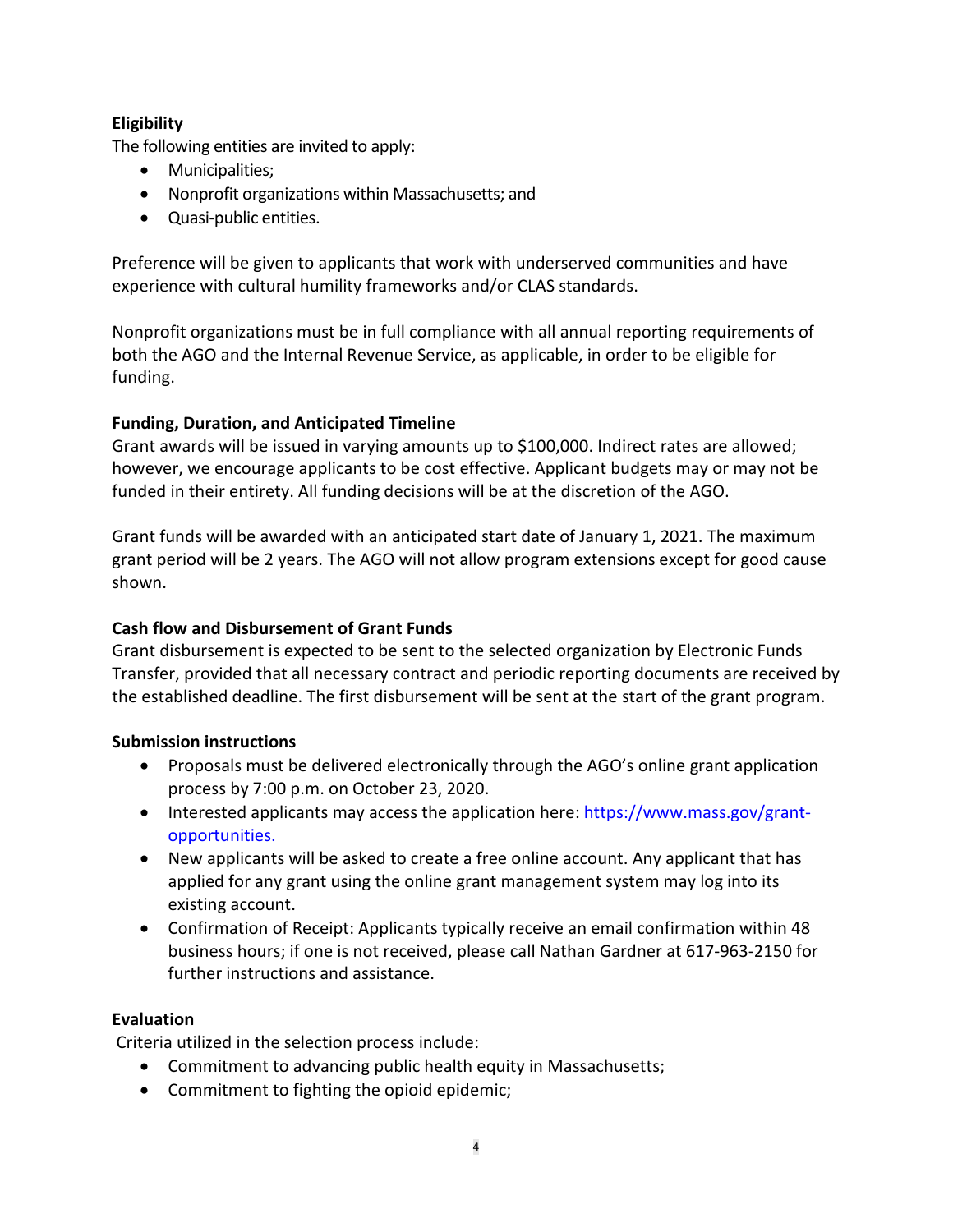- Demonstrated success in managing and implementing programs of similar size and scope;
- Experience working with racially and socioeconomically diverse communities;
- Must currently use cultural humility framework and/or CLAS standards; or seek to use grant funds to implement these approaches;
- Proposal/vision for continued development and implementation of the cultural humility and/or CLAS initiatives; and
- Priority will be given to organizations based in the communities they serve, and prior funding sources will be considered .

# **Questions**

Questions regarding this RFP may be submitted to AGOgrants@mass.gov, only until 5:00 p.m. on October 16, 2020. When submitting your question(s), please include "Promoting Cultural Humility in Opioid Use Disorder Treatment" in the email subject line. Questions received and answers provided regarding this RFP will be posted on the AGO's website here: [https://www.mass.gov/service-details/current-grant-opportunities.](https://www.mass.gov/service-details/current-grant-opportunities)

#### **Reasonable accommodation**

Applicants with disabilities who seek reasonable accommodation, which may include the receipt of the RFP information in an alternative format, must communicate such requests in writing to **AGOgrants@mass.gov** no later than October 16, 2020.

# **Expectations and requirements for successful applicants**

- Award is contingent upon the applicant satisfactorily completing all necessary documents (see below) by the deadlines established during the contract period.
- Any changes to a grant program or budget, at any time during the grant period, must be requested in writing by the grantee and must be approved, in advance, by the AGO.
- All funds must be used in a manner consistent with the Response to this RFP, which shall become part of the Scope of Services Agreement.
- The implementation partner will be informed of all reporting requirements, including completion of a satisfactory financial and programmatic summary at the conclusion of the grant by the deadline established and in a format to be provided by the AGO.

# **Required Commonwealth contract documents for successful grantees**

These documents are listed for informational purposes and should not be submitted with the grant application unless specifically requested in the application portal. Successful applicants will be required to complete these documents within the deadline established at the time of the notification of grant award. No money will be disbursed unless the necessary documents are submitted by the deadlines established.

- Standard Contract Form
- Scope and Services Agreement
- Contractor Authorized Signatory Listing
- Request for Taxpayer Identification Number and Certification (W-9)